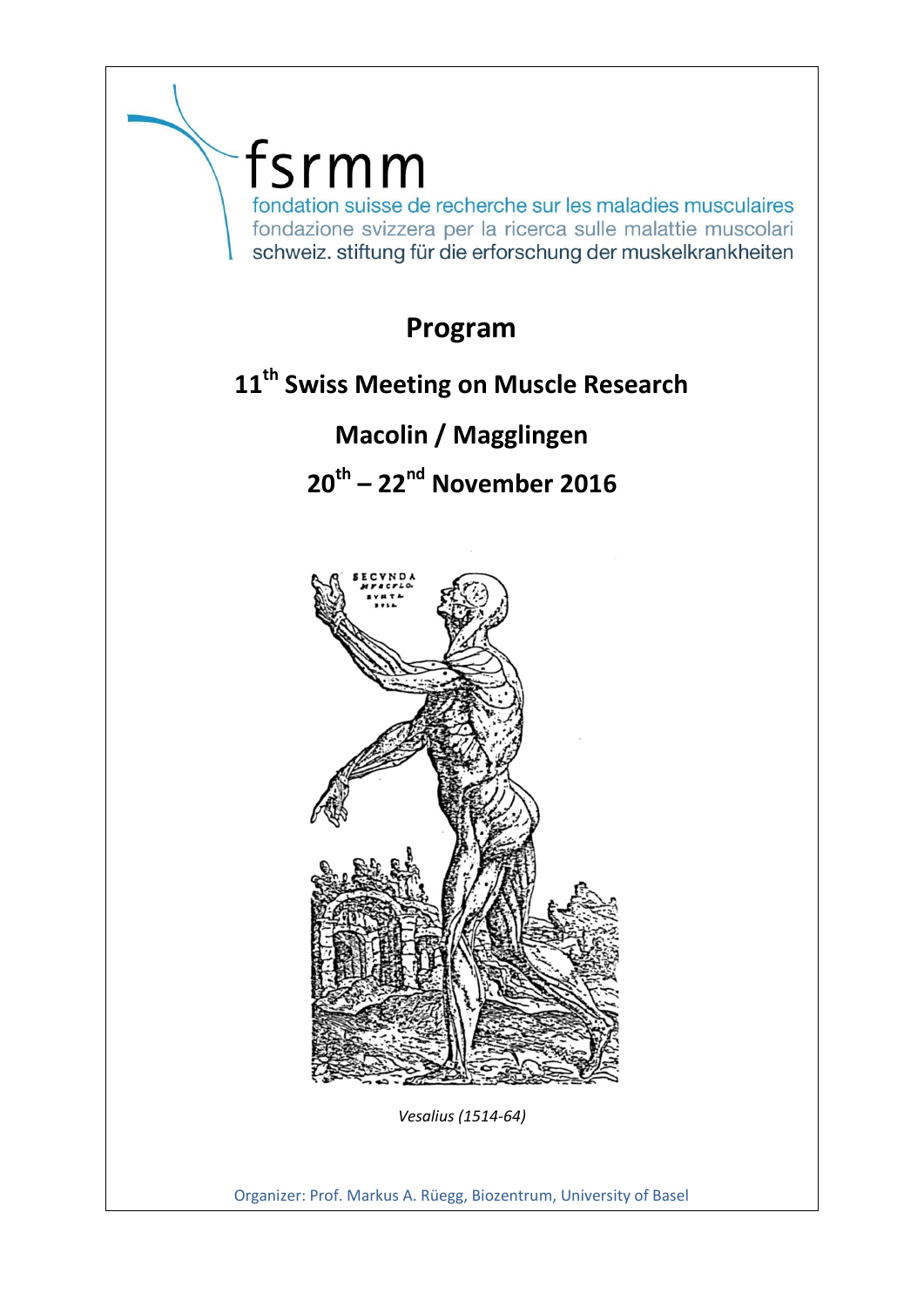## **Sunday, November 20th**

*16:00-17:30 Arrival, Check-in*

*17:30-18:30 Welcome Apero*

*18:30-19:30 Dinner*

19:30-19:35 Meeting opening (Markus A. Rüegg)

19:35-20:20 Making sense of heterogeneities in adult skeletal muscle stem cells Special guest: Shahragim Tajbakhsh, Institut Pasteur, Paris

### **Session 1: Muscle Development Chair: Markus A. Rüegg**

- 20:20-20:50 Human myogenic reserve cells contribute to muscle regeneration and satellite cell formation after intramuscular transplantation in immunodeficient mice Thomas Laumonier, University of Geneva
- 20:50-21:20 Receptor FgfrL1 and slow muscle fibers Beat Trueb, University of Bern

21:20-21:50 Ablation of raptor impairs but does not abolish myogenesis during mouse development Nathalie Rion, Biozentrum, Basel

## **Sponsors 2016**

KontaktGruppe für Forschungsfragen Contact Group for Research Matters

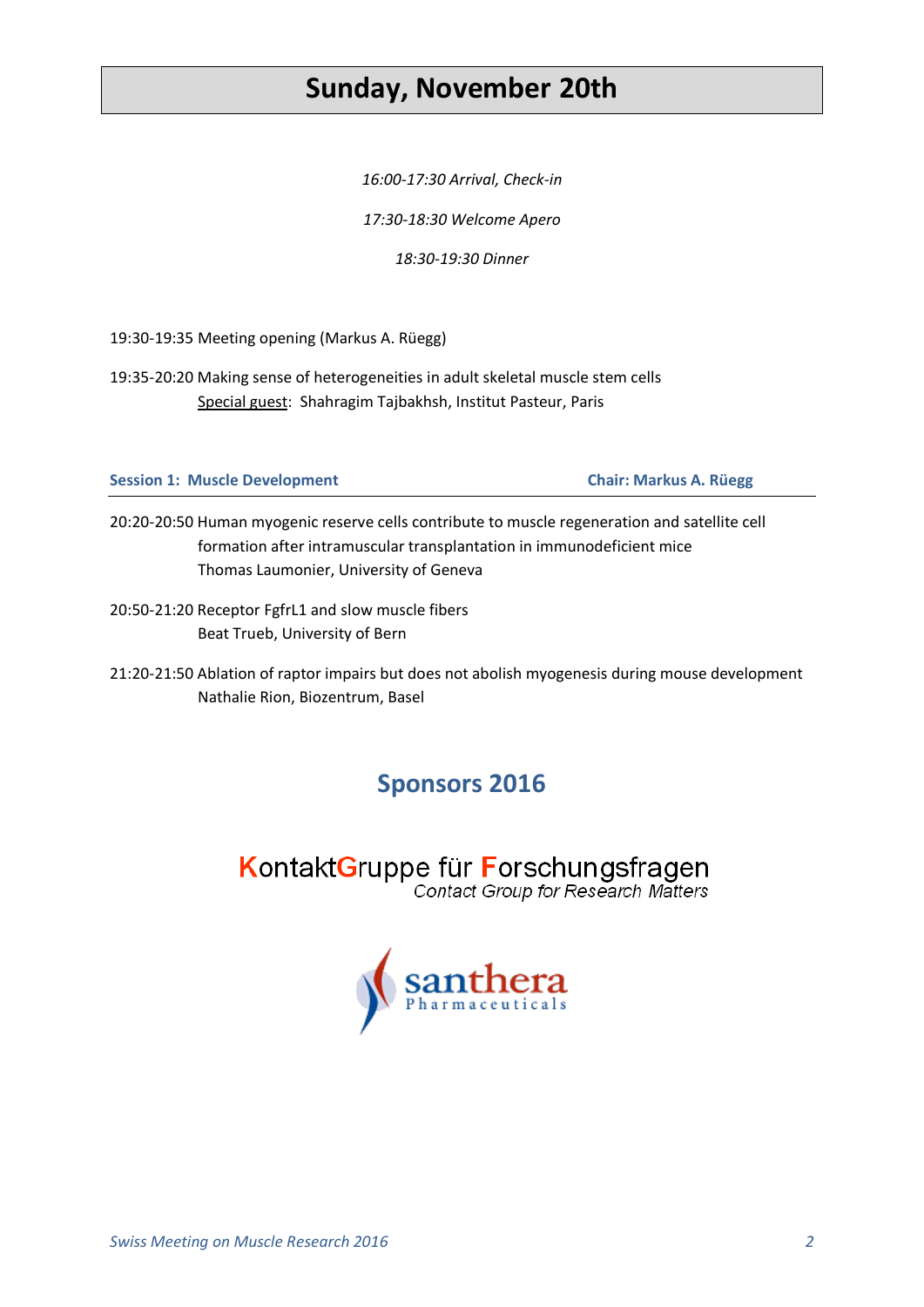## **Monday, November 21st**

## **Session 1: Cell therapy approaches Chair: Denis Monard** 8:00-8:30 Targeting the stem cell niche to restore muscle regeneration in aging Jérôme Feige, EPF Lausanne 8:30-9:00 Role of NFAT proteins in human primary myoblast differentiation Julie Perroud, University of Geneva 9:00-9:30 NAD+ repletion improves mitochondrial and stem cell function and enhances life span in mice Hongbo Zhang, EPF Lausanne 9:30-10:00 Mesoangioblasts from different tissues: potential for muscle regeneration and translational perspective Marisa Jaconi, University of Geneva

### *10:00-10:45 Coffee break*

**Session 2: Disease-specific therapy approaches Chair: Laurent Bernheim**

- 10:45-11:15 Deciphering the pathogenic mechanisms of C9ORF72 ALS and FTD Magdalini Polymenidou, University of Zürich
- 11:15-11:45 RNA binding proteins involved in neurodegeneration and neuro-muscular diseases Frédéric Allain, ETH Zürich
- 11:45-12:15 The use of a mutated version of the splicing regulator SRSF1 (ASF/SF2) as a new strategy to cure Spinal Muscular Atrophy (SMA) Antoine Clery, ETH Zürich

### *12:15-13:45 Lunch*

- 13:45-14:15 Restoration of basement membrane assembly by small linker proteins prevents lamininα2-deficient muscular dystrophy Judith Reinhard, Biozentrum, Basel
- 14:15-14:45 Targeting deregulated AMPK and mTORC1 pathways in DM1 improves muscle function via splicing-dependent and -independent mechanisms Marielle Brockhoff, University of Basel

### **Poster session 1**

14:45-16:30 POSTERS Nr. 1-16 and *coffee break*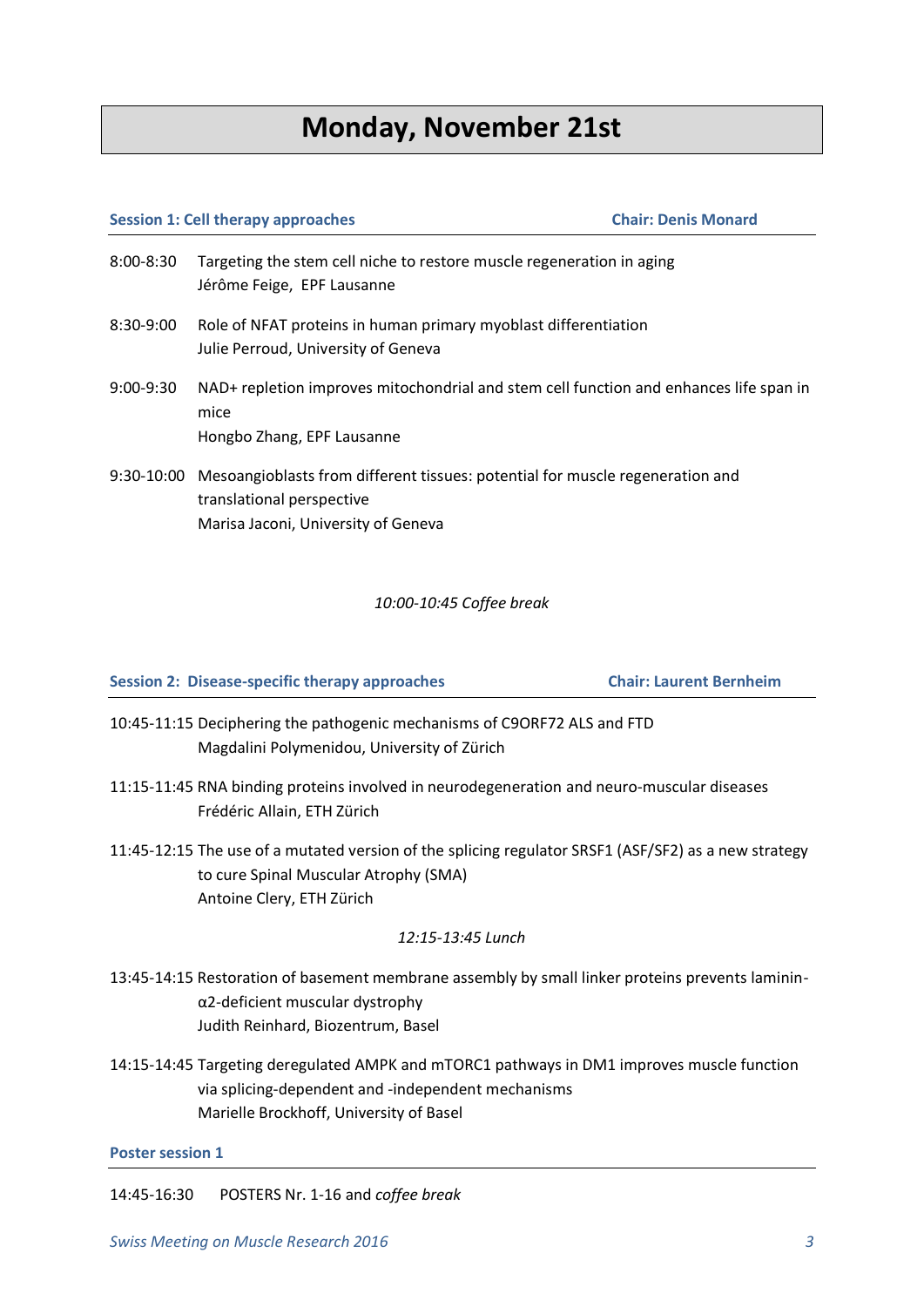- 16:30-17:00 Cardiac involvement in patients with Duchenne / Becker muscular dystrophy (Duchenne heart study) – a longitudinal observational study Beate Rücker, Kinderspital Zürich
- 17:00-17:30 Synchronous MRI of muscle motion induced by electrical stimulation Francesco Santini, University Hospital Basel
- 17:30-18:00 Neurophysiological assessment of muscle membrane properties Werner Z'Graggen, Inselspital Bern
- 18:00-18:30 Urolithin A induces mitophagy and prolongs lifespan in C. elegans and increases muscle function in rodents Laurent Mouchiroud, EPF Lausanne

*19:00-20.30 Dinner*

#### **Evening program**

20:30-22:30 free beer at poster site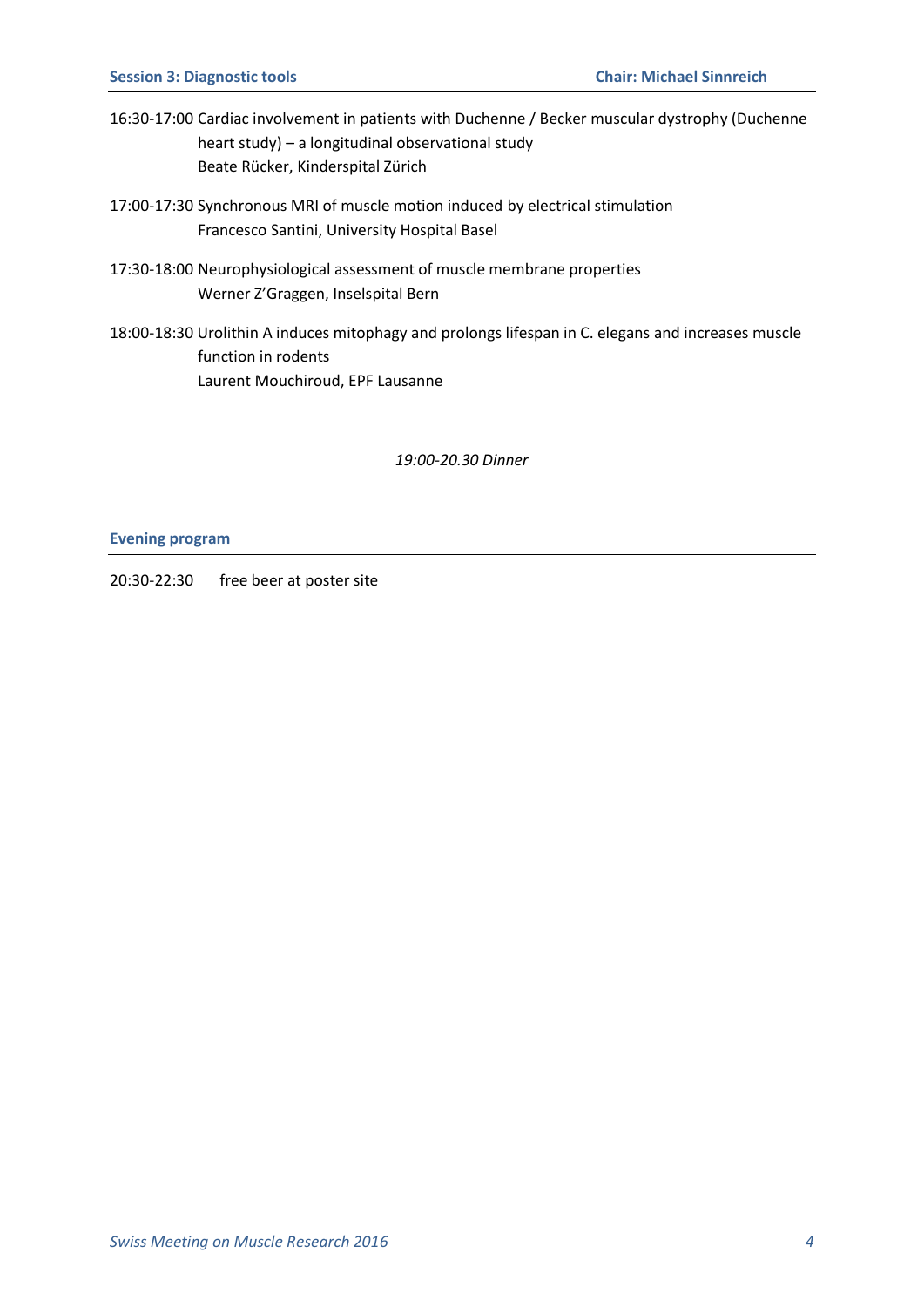# **Tuesday, November 22nd**

#### **Session 1: Translational medicine Chair: Urs Ruegg**

- 8:00-8:30 U7 snRNA-based splicing modulation as a potential therapy for inherited diseases retrospective and outlook Daniel Schümperli, University of Bern
- 8:30-9:00 The Omigapil CALLISTO Studie in CMD patients Rudolf Hausmann, Santhera Pharmaceuticals
- 9:00-9:30 Enhancing estrogenic signalling to fight muscular dystrophies: Mechanisms of action and repurposing clinically approved drugs Elinam Gayi, University of Geneva
- 9:30-10:00 Therapeutic effectiveness of Rimeporide, an NHE-1 inhibitor, from muscle cells in culture to models of Duchenne muscular dystrophy Hesham I.Hamed, University of Geneva
- 10:00-10:30 Treatment with L-citrulline and metformin in Duchenne muscular dystrophy Dirk Fischer, University Hospital Basel

*10:30-11:15 Coffee Break*

**Session 2: Muscle plasticity and physiology (1) Chair: Nicolas Mermod**

- 11:15-11:45 mTORC1 deregulation impairs muscle homeostasis upon denervation Perrine Castets, Biozentrum Basel
- 11:45-12:15 Molecular mechanisms of HIIT-induced RyR1 modifications and skeletal muscle adaptations to exercise Nadège Zanou, University of Lausanne
- 12:15-12:45 Extraocular muscles RYR3: Is there something behind the eyes? Jan Eckhardt, University Hospital Basel

*12:45-14:00 Lunch*

### **Poster session 2**

14:00-15:30 POSTERS Nr. 17-26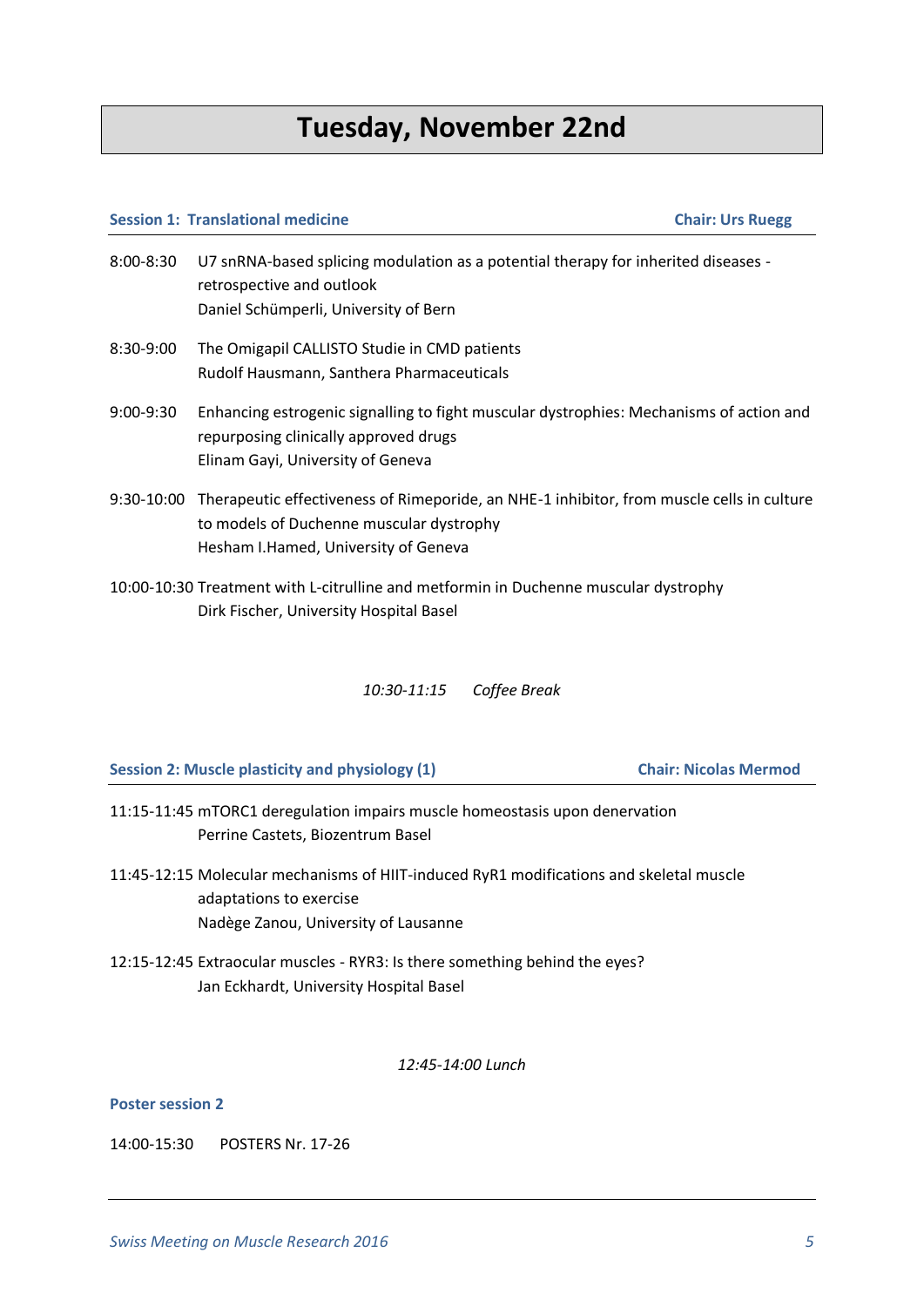- 15:30-16:00 Differential cytoplasmic adapter recruitment controls dynamic and function of beta-1 integrin splice variants Bernhard Wehrle-Haller, University of Geneva
- 16:00-16:30 The coactivator PGC-1alpha regulates skeletal muscle cell plasticity in health and disease Christoph Handschin, Biozentrum Basel
- 16:30-17:00 Characterization of a transgenic mouse over-expressing SRP35 in its skeletal muscle: metabolic effect Alexis Ruiz, University Hospital Basel

*Concluding remarks (Markus Rüegg)*

*-please remove posters now-*

*Departure*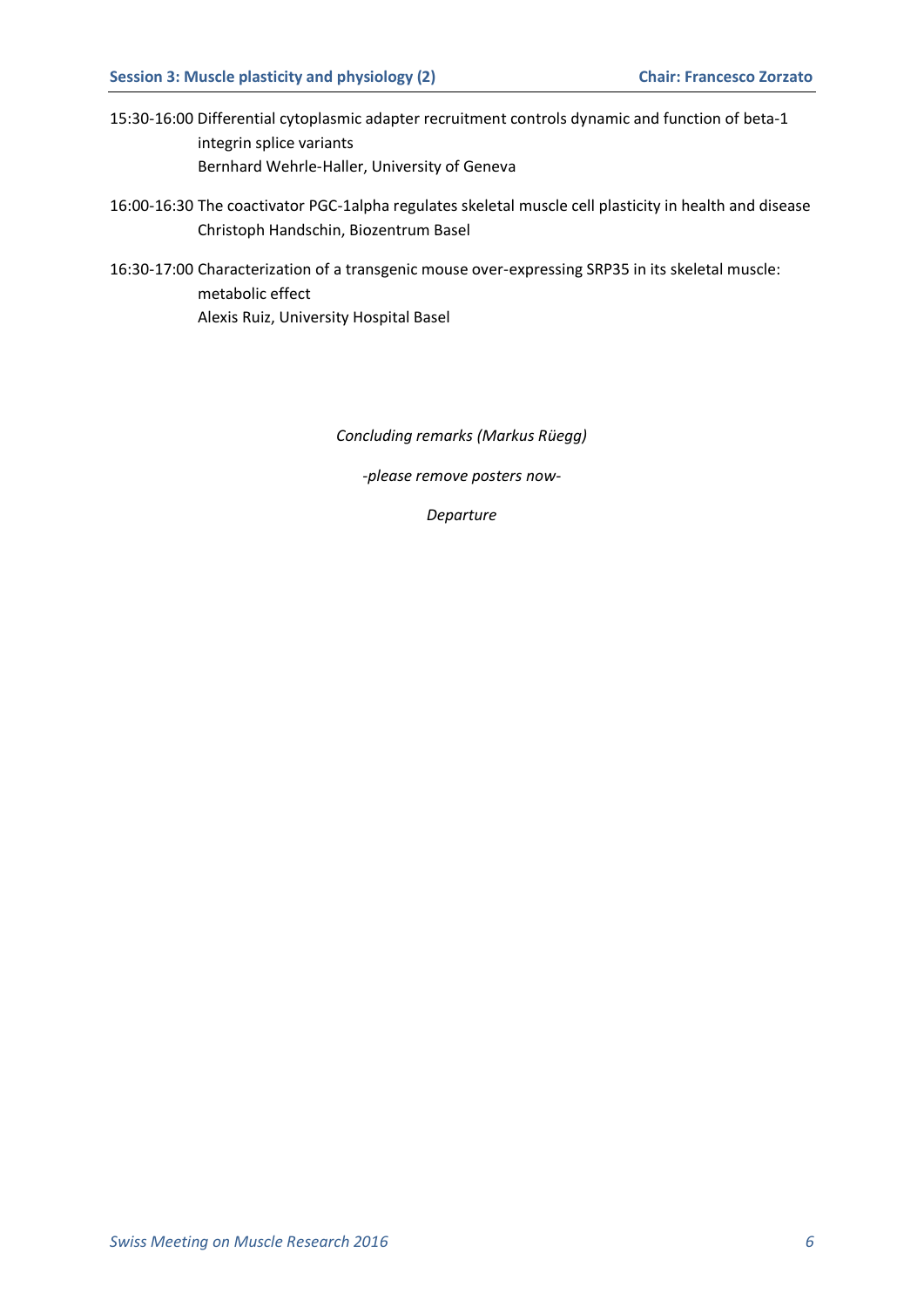# **Poster presentations**

| <b>Author</b>           | <b>Title</b>                                                                                                                                | <b>Topic</b>                   | Nr             |
|-------------------------|---------------------------------------------------------------------------------------------------------------------------------------------|--------------------------------|----------------|
| Lei Zhuang              | Role of the receptor FGFRL1 in muscle development                                                                                           | Muscle development             | 1              |
| Stéphane König          | Role of secreted pla2g5 during differentiation of<br>DMD myoblast                                                                           | Muscle development             | $\overline{2}$ |
| Shilpy Joshi            | Differential contributions of TEAD transcription<br>factors to myogenic differentiation of C2C12 cells<br>and primary myoblasts             | Muscle development             | 3              |
| Peter Meister           | Antagonistic roles of Polycomb repression and Notch<br>signaling impair muscle transdifferentiation in C.<br>elegans                        | Muscle development             | 4              |
| Pavithra lyer           | Assessment of a cell therapy approach for Duchenne<br>muscular dystrophy using mesoangioblasts and non-<br>viral vectors                    | Cell therapy                   | 5              |
| Omid Mashinchian        | Derivation of uncommitted human muscle stem cells<br>from iPSCs                                                                             | Cell therapy                   | 6              |
| Sonia Karaz             | Cross-talk between regeneration and ectopic<br>adipogenesis in muscle aging                                                                 | Cell therapy                   | $\overline{7}$ |
| Christoph Bachmann      | Characterization of Excitation-Contraction Coupling<br>in Muscles from Patients with X-Linked Myotubular<br>Myopathy                        | Disease-specific<br>approaches | 8              |
| Sophie Saüc             | Differential roles of STIM1 and STIM1L in skeletal<br>muscle                                                                                | Disease-specific<br>approaches | 9              |
| <b>Olivier Dorchies</b> | The mdx5Cv dystrophic mouse: first in depth<br>longitudinal phenotyping                                                                     | Disease-specific<br>approaches | 10             |
| <b>Hesham Hamed</b>     | Lack of TRPC1 cation channels enhances muscle<br>fatigue in mdx5Cv dystrophic mice                                                          | Disease-specific<br>approaches | 11             |
| Jochen Kinter           | Identification of plant-derived alkaloids with<br>therapeutic potential for Myotonic Dystrophy Type I                                       | Disease-specific<br>approaches | 12             |
| Nicolas Place           | Neuromuscular adjustments in plantar flexors in<br>young adults with cerebral palsy                                                         | Disease-specific<br>approaches | 13             |
| Dongryeol Ryu           | NAD+ repletion improves muscle function in<br>muscular dystrophy and counters global PARylation.                                            | Disease-specific<br>approaches | 14             |
| Maurizio Sury           | Attempt at further ameliorating the muscular<br>dystrophy in mouse models for MDC1A using a<br>construct combining "mini-agrin" and "aLNNd" | Disease-specific<br>approaches | 15             |
| Ruben Herrendorff       | A novel antigen-specific treatment for multifocal<br>motor neuropathy                                                                       | Disease-specific<br>approaches | 16             |
| Xeni Deligianni         | Reproducibility of EMS-induced synchronous MRI of<br>muscle motion                                                                          | Diagnostic tools               | 17             |